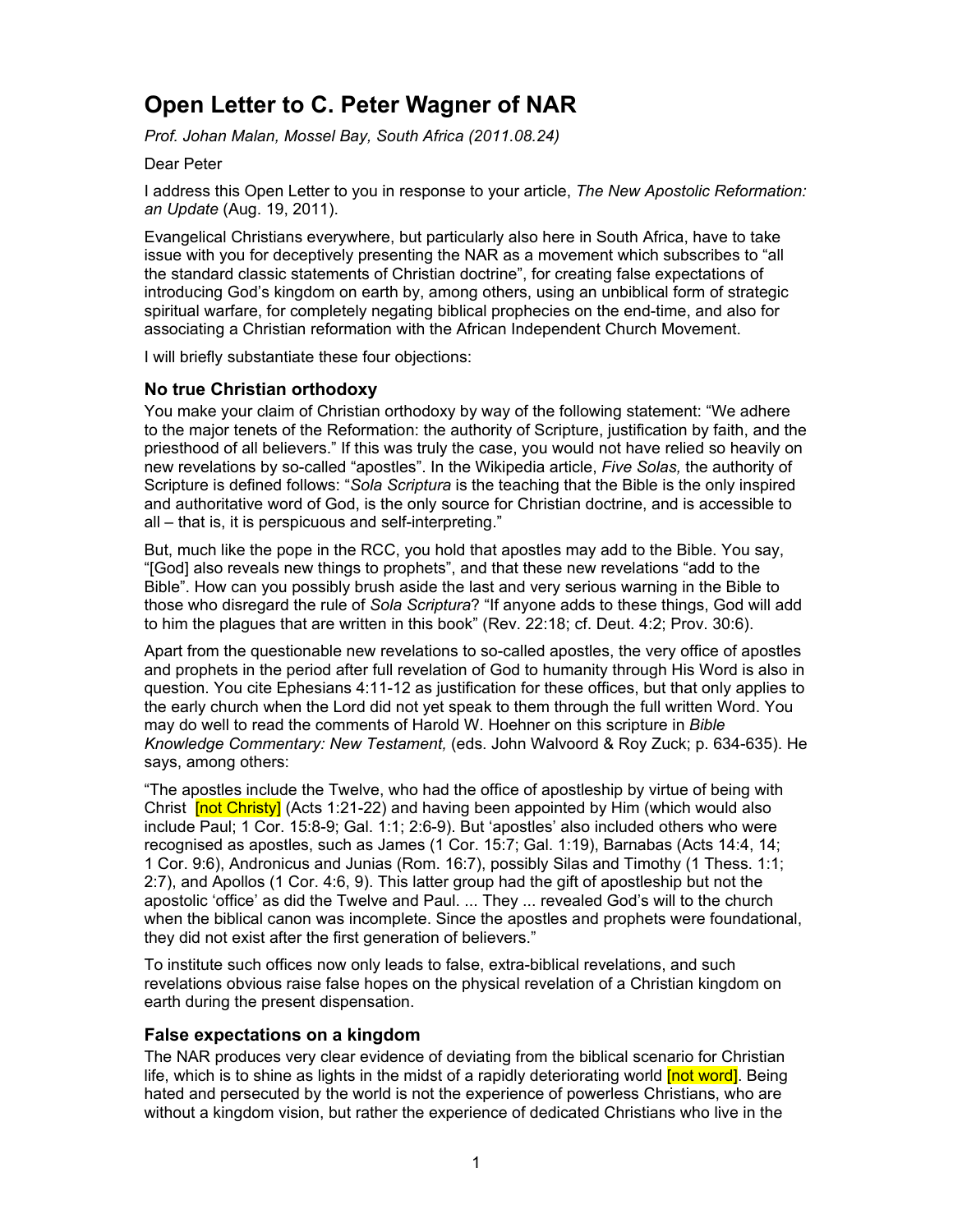power of the Holy Spirit and do not hesitate to expose the evils of a depraved world and a deceived church. Those who expect a situation of heaven on earth, as you clearly state in your article, are completely at variance with the biblical account of the hostile world in which the church is to fulfil its calling right down to the end.

To what avail is it to stir up wild expectations that Satan's strongholds can be pulled down by applying certain methods of spiritual warfare, thereby liberating entire cities, countries, and eventually the whole world, from evil influences? What happened subsequent to all the misleading campaigns to conduct such operations? What about your own tour to Turkey many years ago, to pull down the stronghold of a false religion, and then declaring that country as a liberated base from where vast regions of Asia would soon be evangelised?

Many such efforts were also made in South Africa, but nothing has changed. There is indeed no alternative to the hard work by pastors, missionaries, as well as ordinary Christians, to proclaim the gospel of salvation to a lost world. We should always have faith to expect results, while also being mindful of the fact that the narrow way will remain narrow and that most people will continue along the broad way because they love darkness more than the light.

# **The negating of biblical prophecies**

Another important point of criticism against the NAR is that biblical prophecies, particularly those on the end-time, are completely disregarded, while effectively trying to prove them wrong. Why doesn't the NAR clearly face issues such as the increase in apostasy, including spiritual apostasy which is driven by false prophets who do great signs and wonders to deceive even the elect? The obvious reason for this neglect is that the NAR embraces the signs and wonders of these false prophets.

Many other themes in biblical prophecy are ignored – among them, the emerging antichristian world order which will culminate in a fully-fledged kingdom of Satan on earth before the second coming of Christ. This kingdom will be ruled by the Antichrist and the false prophet, and no form of spiritual warfare can prevent their revelation. The only way to escape their reign of terror is to prepare to be spiritually worthy to escape the tribulation period by way of the rapture (Luke 21:36).

Do you hold out to believers the promise of the rapture? I doubt, because you unambiguously state that you do not entertain a negative future scenario which will end up in the great tribulation. If you do not squarely recognise the fact of an apostatising world, you are not only out of touch with the Bible, but actually endeavouring to rewrite it by way of misleading extra-biblical revelations.

For your own sake, and also for the sake of those who follow you, please reconsider your position, return to the Bible and honour the rule if *Sola Scriptura.* The kingdom reforms which you have in mind, are only promised for the coming dispensation of Christ's millennial reign on earth – not for the church dispensation.

Christ is the only one who can destroy the Antichrist and false prophets, and also order the binding of Satan so that he can no longer deceive the nations. But that will only happen in the day of the Lord, which is the time appointed for divine judgements. Right now, we are still in the time of grace, when the vile will become viler, but the holy are called upon to become holier (Rev. 22:11).

# **Your association with independent African churches**

I was greatly surprised to read your statement that, among others, "the roots of the NAR go back to the beginning of the African Independent Church Movement in 1900..." How can you possibly claim to be biblical in doctrine and practice if your roots go back to a movement which very clearly compromises with aspects of pagan African culture? One only need to Google the name of this movement to gain access to a wealth of information. In its article *African Initiated Church,* Wikipedia says the following on this movement:

"An *African Initiated Church* is any of a number of Christian churches independently